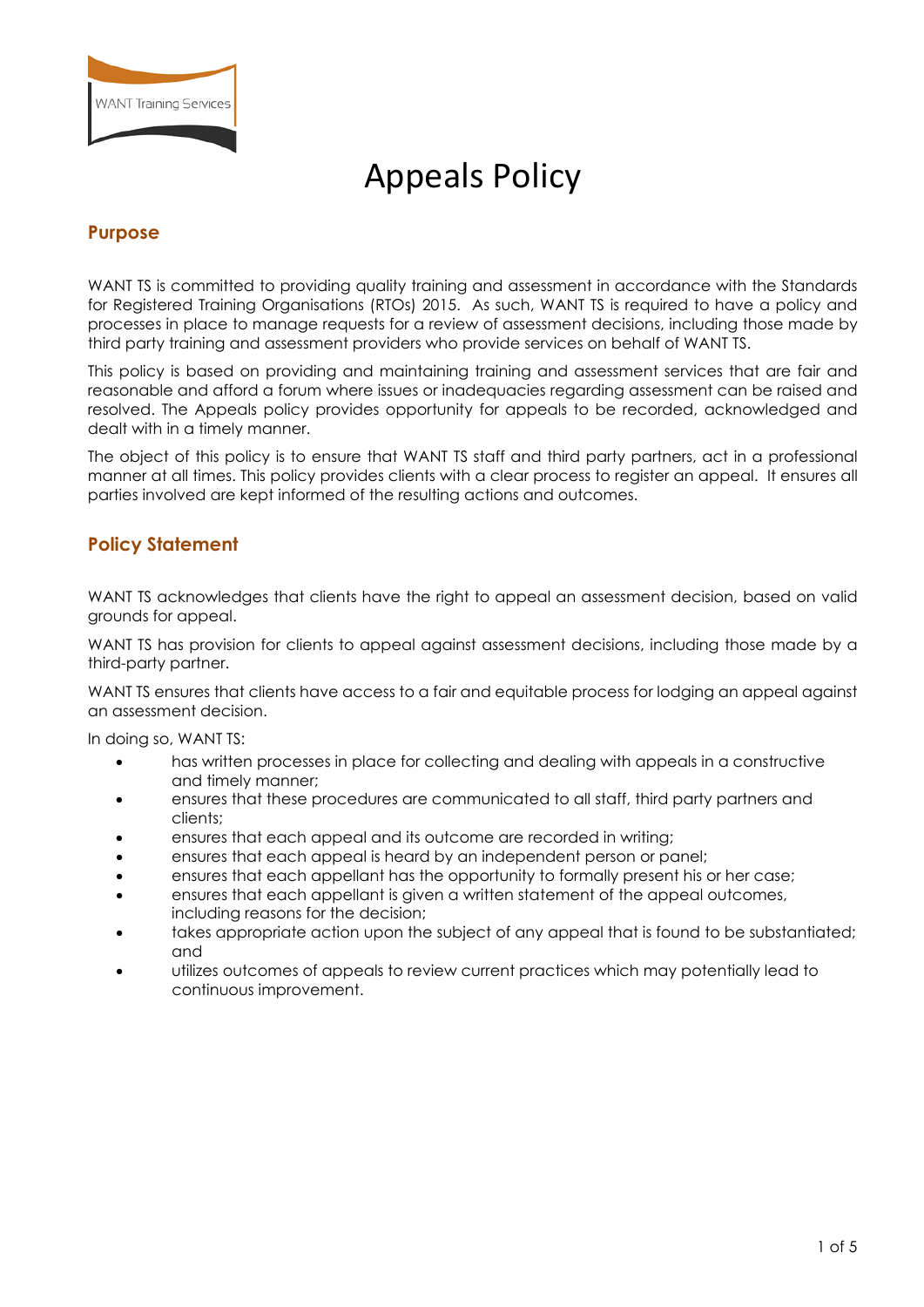

## **Definitions**

**The following words and expressions have the following specific meaning, as in the Standards for Registered Training Organisations (RTOs) 2015.** 

**Assessment** means the process of collecting evidence and making judgements on whether competency has been achieved, to confirm that an individual can perform to the standard required in the workplace, as specified in a training package or VET accredited course.

**Third party** means any party that provides services on behalf of the RTO but does not include a contract of employment between an RTO and its employee.

## **Policy Principles**

## **Underpinning Principles**

- a) Clients have the right to lodge an appeal against an assessment decision if they feel they were unfairly treated during an assessment, and/or where they feel the assessment decision is incorrect and they have grounds for an appeal.
- b) The principles of natural justice and procedural fairness are adopted at every stage of the appeal process.
- c) The appeals policy is publicly available, via WANT TS website.
- d) The appellant can provide detail of their appeal either verbally and/or in writing.
- e) All appeals must be lodged within 7 calendar days of the date of the assessment result notification to the client.
- f) If the appeals process fails to resolve the appeal or the appellant is not satisfied with the outcome of the appeal, the matter will be referred to an independent third party for review, at the request of the appellant. All costs incurred for the third party review will be advised to the appellant.
- g) Every appeal is heard by a suitably qualified independent assessor or panel, who will be asked to make an independent assessment of the application.
- h) All appeals are acknowledged in writing and finalised as soon as practicable.
- i) WANT TS may charge a fee for the appeals process where an external assessor is engaged. Should this be the case, all costs incurred will be advised to the appellant.
- j) If the appeal will take in excess of 60 calendar days to finalise WANT TS will inform the appellant in writing providing the reasons why more than 60 calendar days are required. The appellant will also be provided with regular updates on the progress of the appeal.
- k) WANT TS strives to deal with appeal issues as soon as they emerge, to avoid further disruption or the need for a formal complaint process.
- l) All appeals will be handled 'In-Confidence' and will not affect or bias the progress of the participant in any current of future training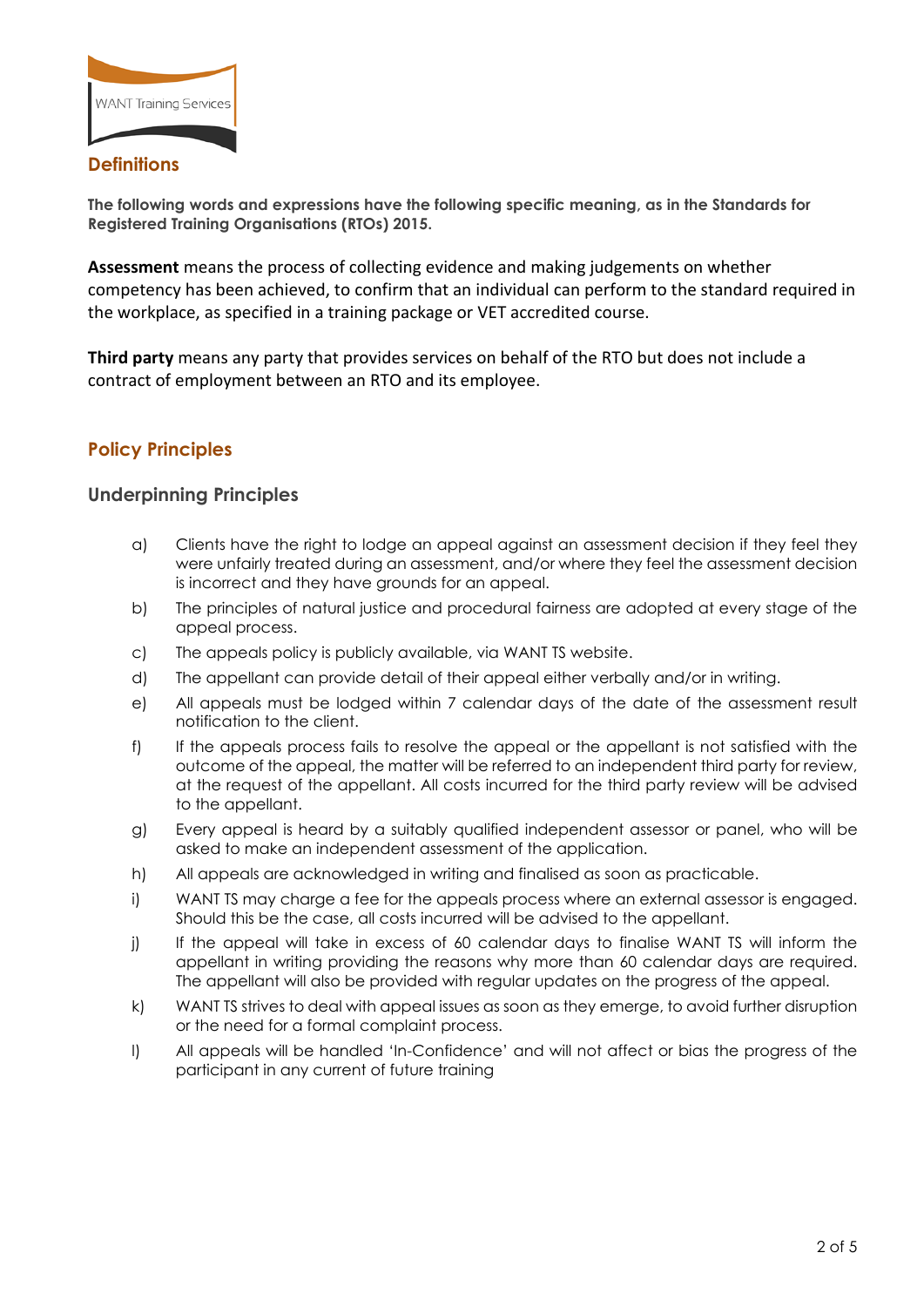

## **Grounds for Appeal**

Valid grounds for an appeal against an assessment decision (where the client feels the assessment decision is incorrect) could include the following:

- a) The judgement as to whether competency has been achieved and demonstrated was made incorrectly;
- b) The judgement was not made in accordance with the Assessment Plan;
- c) Alleged bias of the assessor;
- d) Alleged lack of competence of the assessor;
- e) Alleged wrong information from the assessor regarding the assessment process;
- f) Alleged inappropriate assessment process for the particular competency;
- g) Faulty or inappropriate equipment; and/or
- h) Inappropriate conditions.

## **Appeal Outcomes**

An investigation into an Appeal may result in one of the following outcomes:

- a) Appeal is upheld; in this event the following options will be available:
	- i. The original assessment will be re-assessed, potentially by another assessor.
		- ii. Appropriate recognition will be granted.
		- iii. A new assessment shall be conducted/arranged.
- b) Appeal is rejected/ not upheld; in accordance with WANT TS assessment policy the client will be required to:
	- i. undertake further training or experience prior to further assessment; or
	- ii. re-submit further evidence; or
	- iii. submit/undertake a new assessment.

#### **WANT TS Responsibilities**

The Director of WANT TS is the Appeals Resolution Officer. The Director may delegate responsibility for the resolution of the appeal if necessary.

Details concerning the scope of the Appeals Policy are to be clearly displayed throughout the organisation and contained within the Staff Induction Process, Client Handbook and WANT TS website.

## **Appeals**

#### **Appeals Process**

All appeals shall follow the below process:

- a) Appeal to be made in writing within 7 calendar days of notification of the assessment decision using the Appeals form.
- b) A submitted Appeals form will constitute a formal appeal from the appellant. Further detail may be provided by the appellant verbally.
- c) The Director WANT TS shall be informed of receipt of any appeal.
- d) The Director WANT TS may delegate responsibility for the resolution of the appeal, as appropriate.
- e) Appeals will be processed in accordance with the Appeals flowchart Annex A.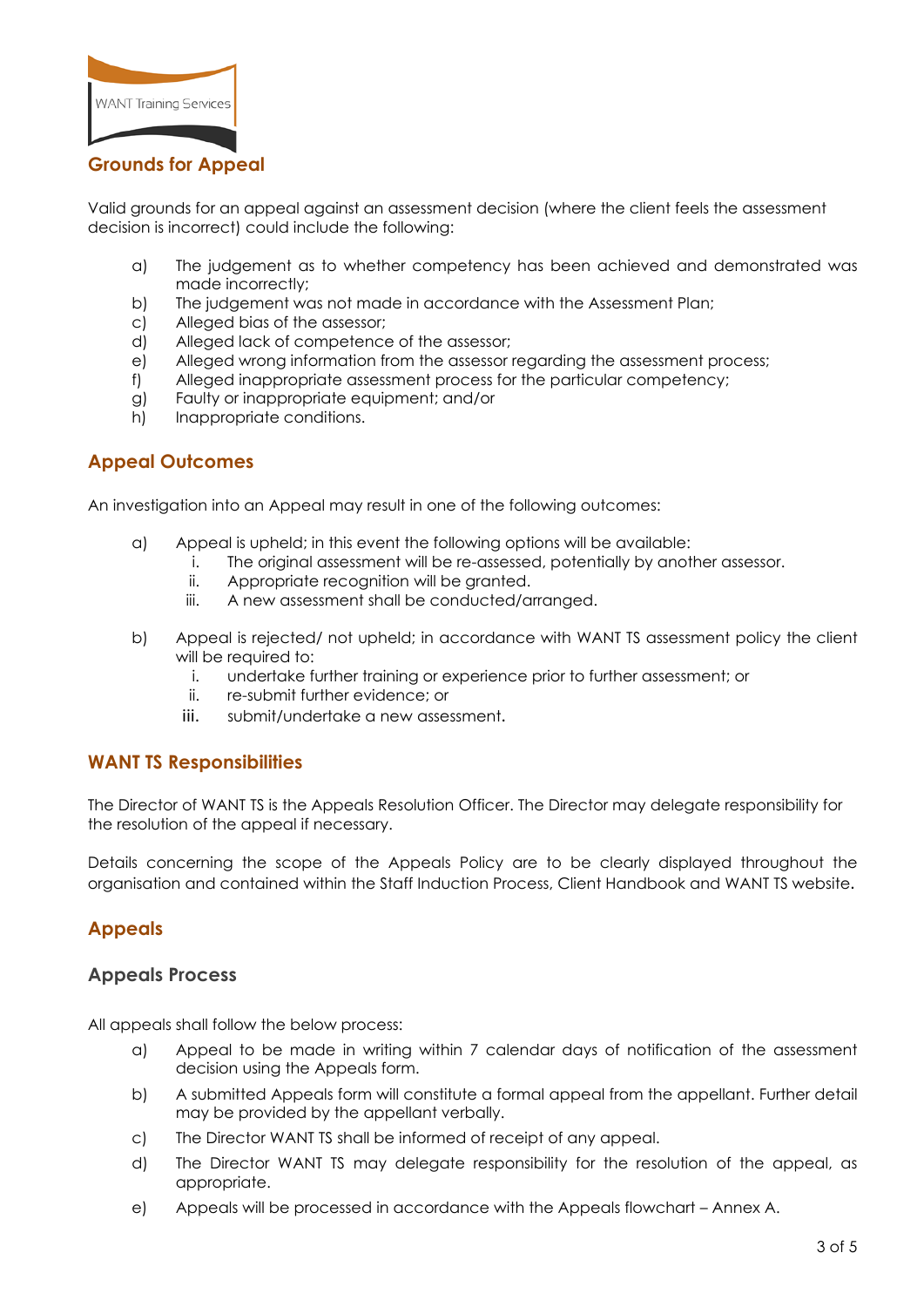

- f) Appeals, where possible, are to be resolved within 28 days of the initial application.
- g) In all cases the conclusion will be endorsed by the Director WANT TS.
- h) The appellant will be advised in writing of the outcome of their appeal, within seven (7) days of the resolution.
- i) If the outcome is not to the satisfactory of the appellant, they may seek an appointment with the Director WANT TS.
- j) If the appellant is not satisfied with the decision, they have the option to seek outside assistance to pursue the appeal.

Student to access the **"Appeals Form"** on the "Policy and Procedure Page" in their CANVAS Course.

## **Access & Equity**

The WANT TS Access & Equity Policy applies. (See Access & Equity Policy)

#### **Records Management**

Records of all appeals and their outcomes are maintained securely.

Records of appeals will include:

- a) How the appeal was dealt with.
- b) The outcome of the appeal.
- c) The timeframes for resolution of the appeal.
- d) The potential causes of the appeal; and
- e) The steps taken to resolve the appeal.

All documentation from Refund processes are maintained in accordance with Records Management Policy. (See Records Management Policy)

## **Monitoring and Improvement**

All appeals practices are monitored by the Director WANT TS and will be discussed at Management Review Meetings with areas for improvement identified and acted upon. (See Continuous Improvement Policy)